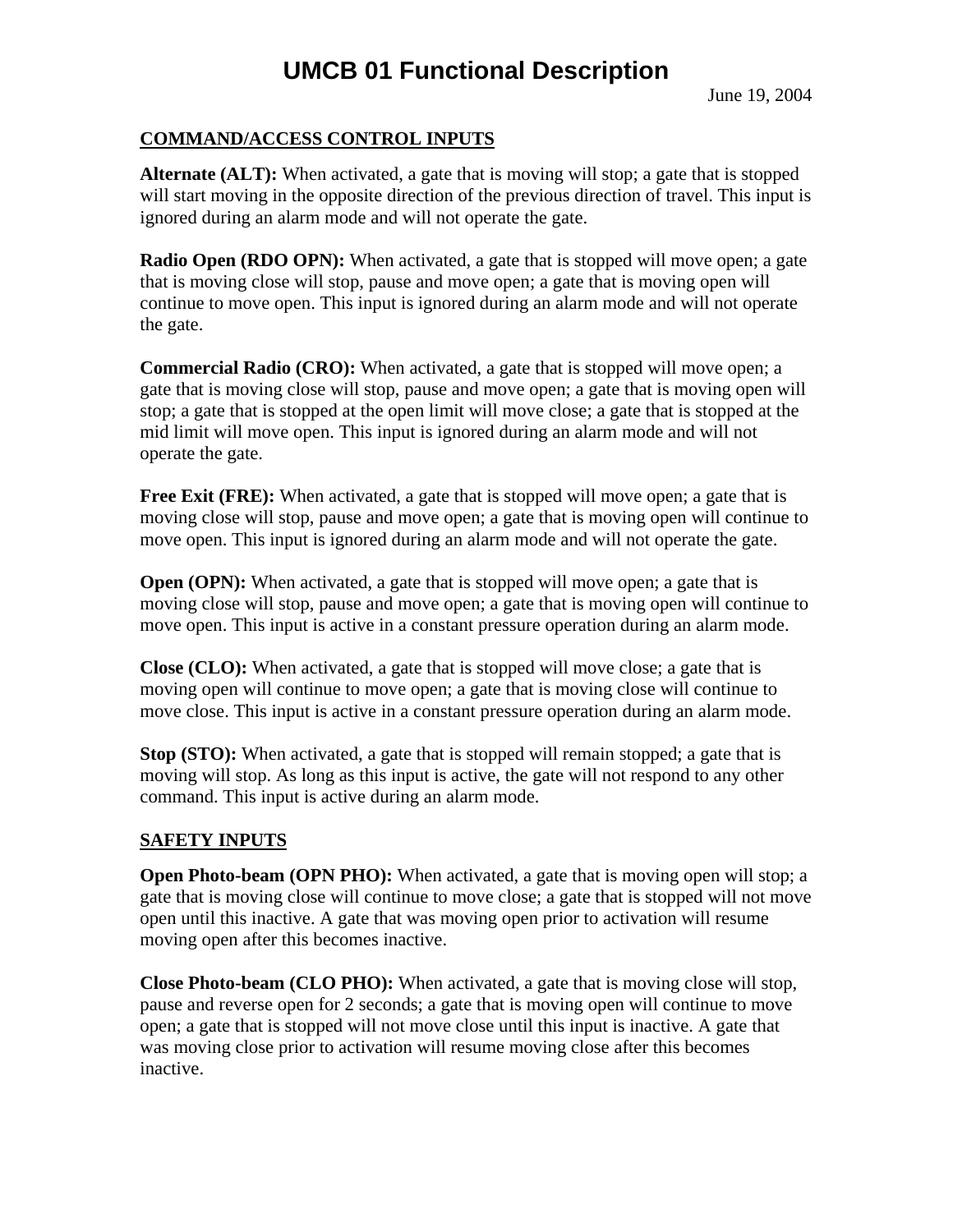**Open Edge (OPN EDG):** When activated, a gate that is moving open will stop, pause and reverse close for 2 seconds; a gate that is moving close will continue to move close; a gate that is stopped will not move open until this input is inactive. The first activation of this input while the gate is moving open will disable the auto reclose function.

**Close Edge (CLO EDG):** When activated, a gate that is moving close will stop, pause and reverse open for 2 seconds; a gate that is moving open will continue to move open; a gate that is stopped will not move close until this input is inactive. A gate that was moving close prior to first activation of this input will resume moving close after this input becomes inactive. The second activation of this input while the gate is moving close will disable the auto reclose function.

#### **VEHICULAR CONTROL INPUTS**

**Shadow Loop (SHW):** When activated, a gate that is stopped at the Open Limit will not move close until this input is inactive.

**Reversing Loop (REV):** When activated, a gate that is moving close will stop, pause and reverse open; a gate that is moving open will continue to move open; a gate that is stopped will not move close until this input is inactive.

## **OPERATOR LIMIT INPUTS**

**Open Limit (OLS):** When activated, a gate that is moving open will stop; a gate that is moving close will continue moving close.

**Close Limit (CLS):** When activated, a gate that is moving close will stop; a gate that is moving open will continue moving open.

**Mid Limit (MID):** When activated, a gate that is moving open will stop; a gate that is moving close will continue moving close. When open movement is initiated by the Open input, this input will be ignored. When open movement is initiated by commands other than the Open input, and starts from the Close Limit, this input will be ignored for the first 8 seconds of open movement. This input is ignored during an alarm mode and will not stop a gate that is moving open.

#### **OPERATOR OUTPUTS**

**Master Open (MST OPN):** This is used for master/slave installations. This output is connected via a wire to the open input of the slave gate. This is used to command the slave gate to open.

**Master Close (MST CLO):** This is used for master/slave installations. This output is connected via a wire to the close input of the slave gate. This is used to command the slave gate to close.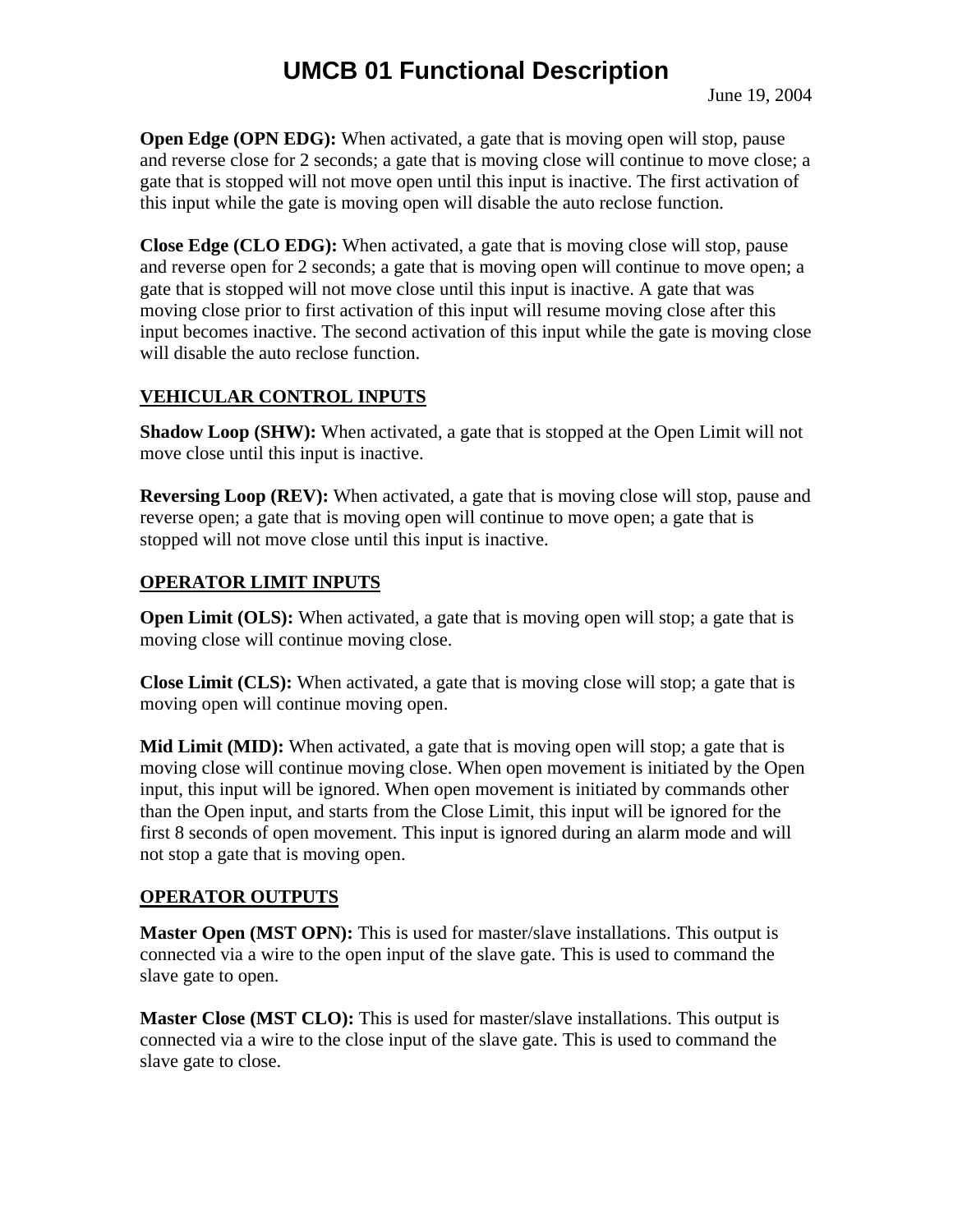Note for Master/Slave Operation: 3 wires must be used to connect the master operator to the slave operator, COMMON, MASTER OPEN and MASTER CLOSE.

**Motor Open (MOP):** This is used to activate the device that controls the line voltage power to the open windings of a motor. The device may be a relay or a contactor with a 24V AC coil that draws less than 2 amps.

**Motor Close (MCL):** This is used to activate the device that controls the line voltage power to the close windings of a motor. The device may be a relay or a contactor with a 24V AC coil that draws less than 2 amps.

**Solenoid (SOL):** This is used to activate the device that controls the line voltage power an operator brake or gate-locking device. The device may be a relay or a contactor with a 24V AC coil that draws less than 2 amps. This output is activated before a motor output is activated to allow time for the mechanical brake or lock to disengage before the gate starts to move.

#### **OPTIONS AND FUNCTIONS**

**Option Selection Switch 1, Safe-Secure Operation Mode (patented):** When OFF, the Open and Close inputs function normally. When ON, the Open and Close inputs are disabled for normal operation and are activated during alarm mode operation. This allows the installation of and open and close pushbutton in a location that would be accessible to safely operate the gate in an emergency, but would not open or close the gate during normal operation and compromise security.

**Option Selection Switch 2, Right-hand/Left-hand Installation:** When OFF, the operator is set for right-hand installation. When ON, the operator is set for left-hand installation. The motor open and close outputs and the open and close limits are reversed by the control logic so rewiring is not necessary.

**Option Selection Switch 3, Normally Open/Close Stop:** When OFF, the operator functions normally. When ON, the stop input must be closed for normal operation.

**Option Selection Switch 4, Pre-move Delay and Alarm:** When OFF, the operator functions normally. When ON, there will be a 3 second pre-move delay before the gate starts movement in any direction (except after an obstruction reversal). In addition, the on-board alarm will sound during the pre-move time and when the gate is in motion.

**Option Selection Switch 5, Slave Operation:** When OFF, the operator functions normally. When ON, the operator functions as a slave, the Auto Reclose function is disabled and all other inputs function normally (i.e. safety inputs).